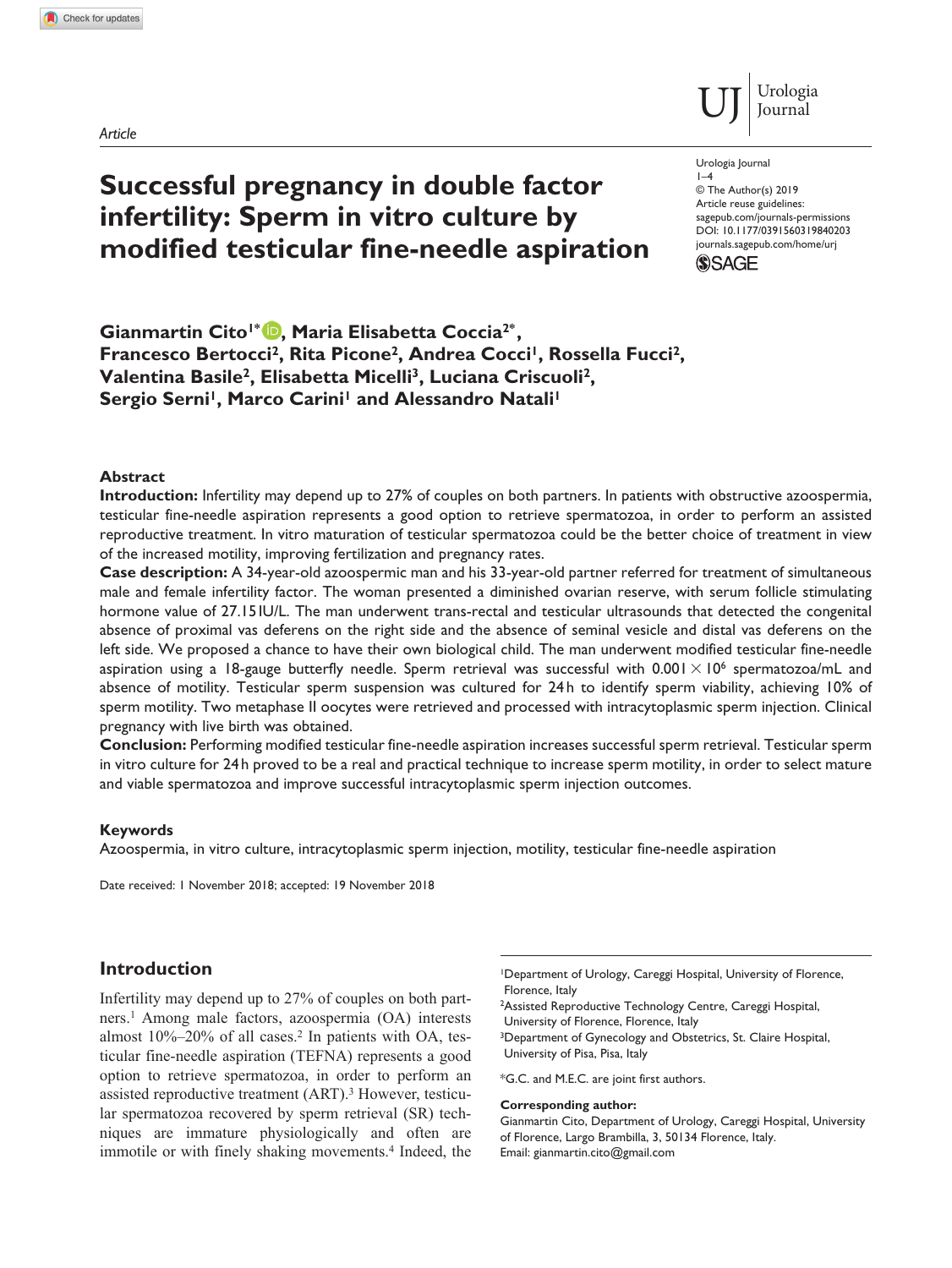**Table 1.** Male baseline parameters prior to TEFNA.

| Parameter                  | Value          |
|----------------------------|----------------|
| FSH (IU/L)                 | 5.72           |
| (Normal range)             | $(1.5 - 8.0)$  |
| LH (IU/L)                  | 1.61           |
| (Normal range)             | $(1.0 - 9.0)$  |
| $TT$ (ng/mL)               | 4.03           |
| (Normal range)             | $(3.0 - 10.6)$ |
| Prolactin (ng/mL)          | 23.50          |
| (Normal range)             | $(3.0 - 30)$   |
| 17-beta estradiol (pcg/mL) | $<$ 20         |
| (Normal range)             | $(5.0 - 56)$   |
| Left TV (mL)               | 17             |
| Right TV (mL)              | 16.5           |

FSH: follicle stimulating hormone; LH: luteinizing hormone; TT: total testosterone; TV: testicular volume; TEFNA: testicular fine-needle aspiration.

achievement of progressive motility is just the final step of sperm maturation in the seminal tract, after spermatozoa pass through epididymis where structural changes occur in the lipid and protein membrane composition.<sup>5</sup> Immediately after SR, finding of sufficient motile sperm cells for fresh intracytoplasmic sperm injection (ICSI) could be very difficult. Consequently, selecting just motile spermatozoa might be extremely important, since it allows to choose those viable for injection. In this regard, in vitro maturation of testicular spermatozoa could be the better choice of treatment in view of the increased motility, improving fertilization, and pregnancy rates.<sup>6</sup>

Otherwise, female infertility factor may depend on many causes, including diminished ovarian reserve, chromosome aberration, or premature ovarian failure.

# **Case description**

A 34-year-old Caucasian man and a 33-year-old female presented for treatment of primary couple infertility for at least 2years. Baseline characteristics of the patient were collected (Table 1). He had normal sexual development and no history of cryptorchidism. In anamnesis, he reported a post-traumatic hematoma of the epididymis, varicocelectomy, and trans-rectal ultrasound guided aspiration of prostatic cyst. The semen analysis diagnosed an absolute OA. The men underwent a preliminary physical examination, revealing testicular volume of about 18mL bilaterally (by orchidometer scale) and impalpable right vas deferens. Scrotal and trans-rectal ultrasounds were performed showing (a) rightsided testis of  $44 \times 28 \times 26$  mm and a 10-mm epididymal head with an inhomogeneous hyperechoic echotexture, (b) left-sided testis of  $45 \times 28 \times 26$  mm, and (c) congenital absence of proximal vas deferens on right side and the absence of seminal vesicle and distal vas deferens on left side. Genetic studies showed a normal karyotype, the absence of microdeletions for chromosome Y, and the presence of ∆F508 mutation of cystic fibrosis transmembrane conductance regulator (CFTR) genes. Thus, he was diagnosed for OA. The woman had very low ovarian reserve (follicle stimulating hormone (FSH) level of 27.15IU/L) due a familiar risk factor and pelvic endometriosis.

Despite an accurate counselling on the very few possibilities of successfull pregnancy, so to recommend firstly a heterologous ART program, the couple was particularly motivated to have a chance with their gametes, since they asked for own biological child.

The man underwent a bilateral TEFNA with a modification of classic technique. An informed consent was obtained from the patient. The scrotal skin was cleaned with 10% Povidone-iodine solution. Each testis was grasped with the fingers with epididymis and vas deferens directed posteriorly, safe from injury. Testes was systematically screened and aspirated twice at three different sites, upper, middle, and lower part, using a larger disposable 18-gauge butterfly needle with 60mL Luer Lock syringe attached to it. The needle was inserted into the testis to a depth of about 2cm. Every testicular puncture was composed of multiple precise rapid in and out movements until the yellowish fluid aspirated ceased to flow or if bloody fluid appeared. The tubing was then occluded with an artery forceps, maintaining a negative pressure. Subsequently, removing very slowly the needle from the testis and scrotal skin, we extracted some intact seminiferous tubules, protruding from the site of puncture. This tissue was carefully cut with sharp scissors and placed in the Petri dishes, using two pairs of fine tweezers. Following each puncture, the contents were washed in a 15-mL centrifuge tube containing 1mL of flushing medium, using a 20mL syringe filled with Hams medium. Retrieved tissue was instantaneously brought to the adjacent embryology laboratory to rule out the presence of spermatozoa.

Each sample was processed by centrifugation at 1800 r/min for 7min. The pellet obtained was observed under inverted microscopy at  $200 \times$  to evaluate the presence and motility of spermatozoa: 1–2 sperms/field (corresponding to an estimated concentration of  $0.001 \times 10^{6}$ / mL spermatozoa/mL) with the total absence of motility. Thereafter, the testicular sperm suspension had been cultured with 500µl of Sequential Fert™ medium (ORIGIO®) that promotes sperm function and supports both gametes during fertilization. Testicular sperm culture was incubated with  $6\%$  CO<sub>2</sub>,  $5\%$  O<sub>2</sub> at  $37^{\circ}$ C, until the ICSI procedure was performed the next day.

A personalized ovarian antagonist stimulation protocol with high dosage of FSH 450 UI/die (rFSH Gonal-F® 900 IU, Merck) was performed. In presence of 14mm dominant follicle antagonist Ganirelix 0.25mg (Fyremadel®) was started. Only two follicles growth and 999pg/mL estradiol was observed on the 11th day of human chorionic gonadotropin (hCG) dosage (Ovitrelle  $250 \mu g/mL$ ). The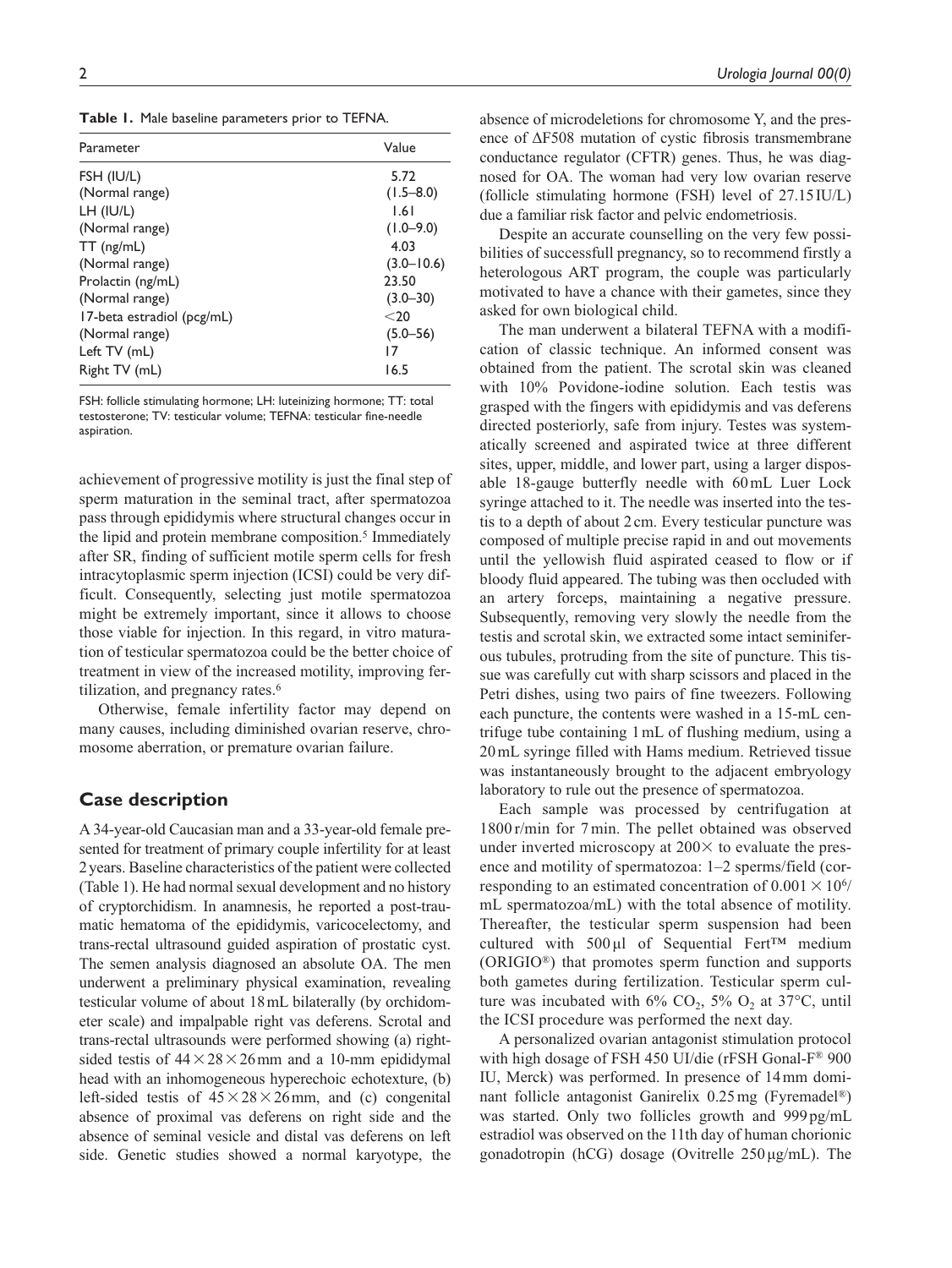

**Figure 1.** (a) Zygote 17h post-ICSI, having small size PNs with scattered NPBs and two visible polar bodies (400 × magnification). The zona pellucida appears regular; some debris is present in the perivitelline space. The cytoplasm is light-coloured with a clear cortical zone and (b) the cytoplasm is inhomogeneous, showing cytoplasmic halo.

female underwent oocyte pick-up procedure, resulting in retrieving of two metaphase II oocytes for ICSI procedure. On the day of egg retrieval, total sperm motility increased up to 10%. Thereafter, the aliquots of sperm cells were suspended in SpermCatch (NIDACON®), in order to reduce rates of chromosomal aneuploidies and DNA fragmentation. 17h post insemination, the fertilization was evaluated: "two pronuclear" (2PN) fertilized oocytes were obtained and two embryos were transferred on day 2 after ICSI (Figure 1). The serum dosing of beta-hCG at the 12th and 14th day after embryo-transfer (ET) showed a value of 783.7 and 2181.9UI/L, respectively. The clinical pregnancy was verified by the observation of a double gestational sac using vaginal ultrasound at 6weeks of gestation. The pregnancy ended in live birth of two infants.

### **Discussion**

TEFNA is currently considered an established method of SR for ART. Cost-effectiveness, simplicity, and its minimal invasiveness are the main advantages, if compared with other procedures.<sup>7</sup>

The majority of previous studies described TEFNA technique employing a 21- or 23-gauge needle, but only very few previous researchers depicted alternative methods of testis needle aspiration.8,9 In our report, it performed a modified TEFNA technique, in order to obtain more testicular tissue available for ICSI. Indeed, we used a larger butterfly needle measuring 18-gauge, with the scope to extract some intact seminiferous tubules and to provide more samples to the embryologist. This technique proved to be simple and safe, as the testicular size of our patient was normal. None of the intraoperative and postoperative

complications occurred, like significant hematoma or prolonged orchialgia.

Considering reports that showed improving motility of testicular spermatozoa, we decided to schedule long sperm culturing for 24 h before oocyte pick-up.6

The reasons why ICSI of in vitro matured testicular sperm may be preferable to injection of freshly recovered testicular sperm is that it allows to select just viable spermatozoa. Nowadays, the precise mechanism of improving the motion of testicular sperms after culturing remains unknown. In vitro culture could facilitate the interaction between testicular somatic and germ cells, increasing sperm maturation process, and progressive sperm motility, just like the activation of essential factors.10 However, there are no guidelines to suggest the more appropriate incubation time or temperature. Previous studies showed that 24–48 h was an optimal time for the development of motility.4 On the other hand, long-term culturing could increase the effect of reactive oxygen species (ROS) which may lead to sperm DNA damages and increase the structural/chromosomal anomalies. In our experience, after 24 h in vitro culture, sperm cells seem to have a successful increasing motility rate (from 0% to 10%), so much that we selected those more viable and proceed to ICSI procedure.

Furthermore, since the couple had also a female infertility factor, enough to minimize the successful of ICSI, a clinical pregnancy was achieved. Indeed, the diminished ovarian reserve proved to be not associated with increased miscarriage among younger women.<sup>11</sup> Equally, elevated FSH values is associated with a higher risk of in vitro fertilisation (IVF) pregnancy loss only among older patients.<sup>12</sup> In this case, a personalized stimulation protocol gave the